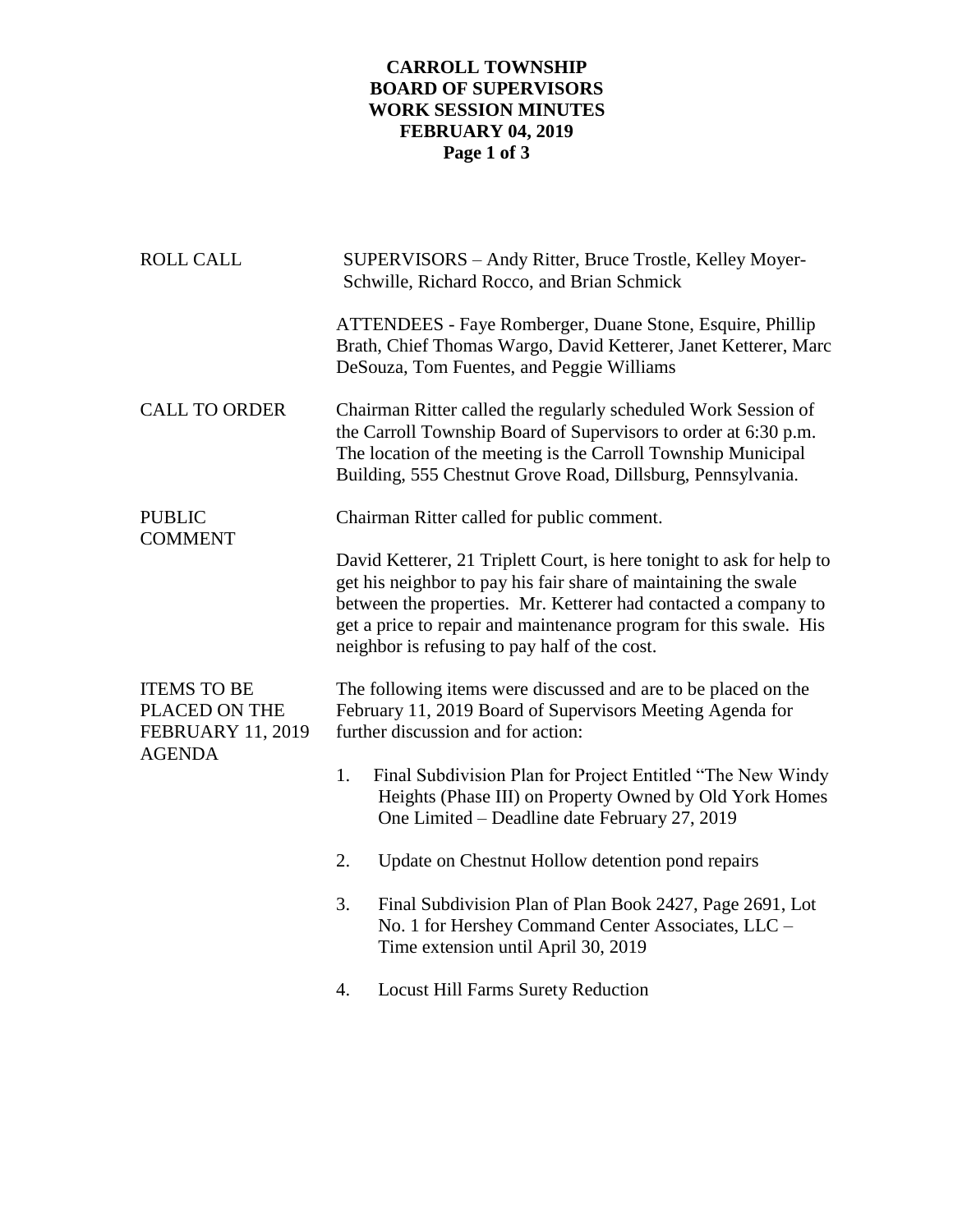## **CARROLL TOWNSHIP BOARD OF SUPERVISORS WORK SESSION MINUTES FEBRUARY 04, 2019 Page 2 of 3**

ITEMS TO BE 5. Update on the Key Fob System for Municipal Building PLACED ON THE FEBRUARY 11, 2019 6. Rezoning of properties in Carroll Township – looking at AGENDA two Supervisors, Zoning Officer, one Zoning Hearing CONTINUES Board Member, one Planning Commission Member, Township Engineer, and Township Solicitor 7. Resolution Number 2019-09 - Disposition of Public Records 8. Resolution Number 2019-10 – York County 2018 Hazard Mitigation Plan 9. December 03, 2018 – Board of Supervisors Work Session Minutes 10. December 10, 2018 – Board of Supervisors Meeting **Minutes** 11. January 07, 2019 – Board of Supervisors Reorganizational Meeting Minutes 12. January 07, 2019 Board of Supervisors Work Session Minutes 13. January 14, 2019 Board of Supervisors Meeting Minutes OTHER ITEMS 1. Set wages for Part-time Police Officers DISCUSSED 2. Look for appraisal companies to get prices to appraise properties